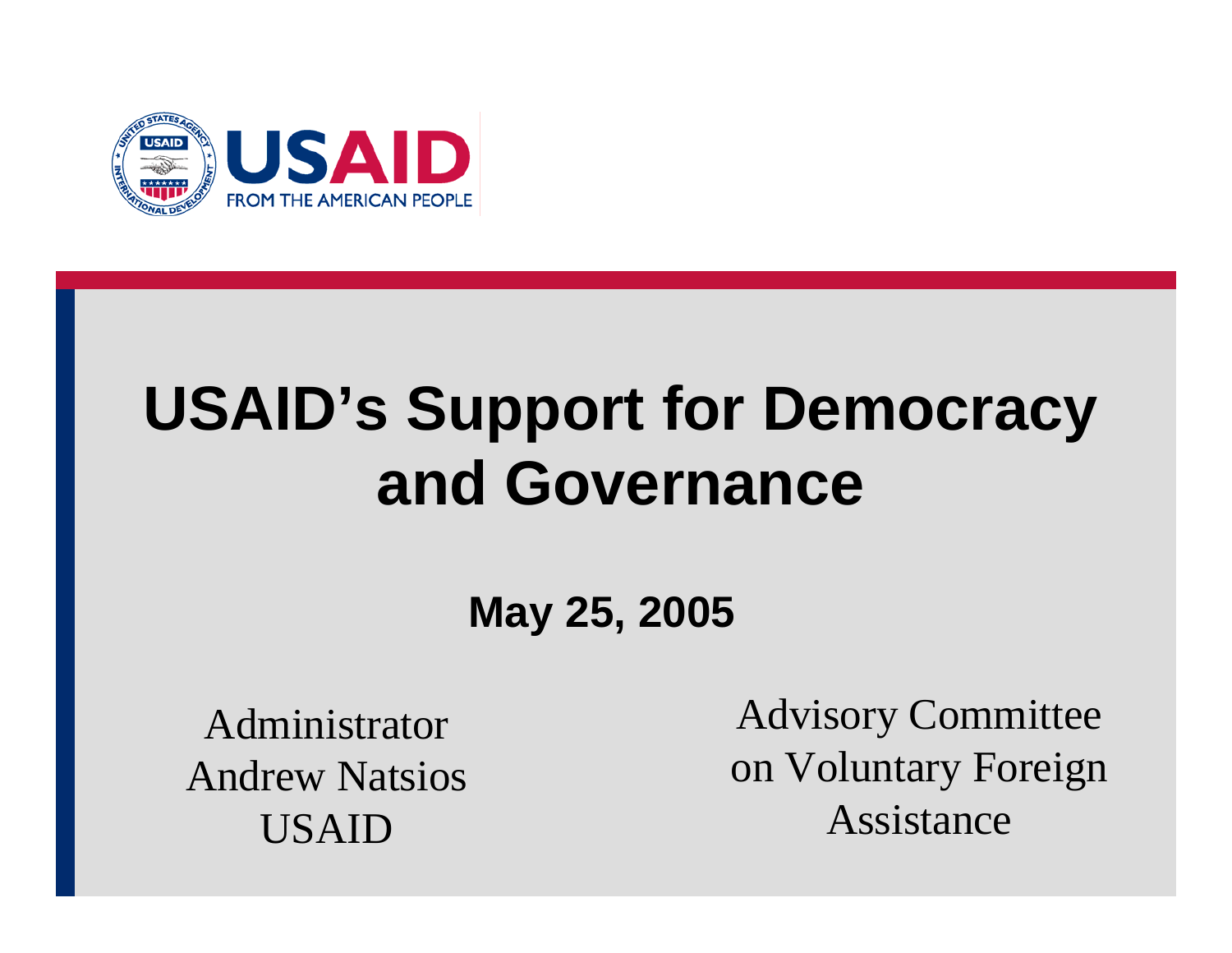



State Department Photo

*"The best hope for peace in our world is the expansion of freedom worldwide….U.S. policy is to seek and support the growth of democratic movements and institutions in every nation and culture, with the ultimate goal of ending tyranny*."

President Bush Inaugural Address 2005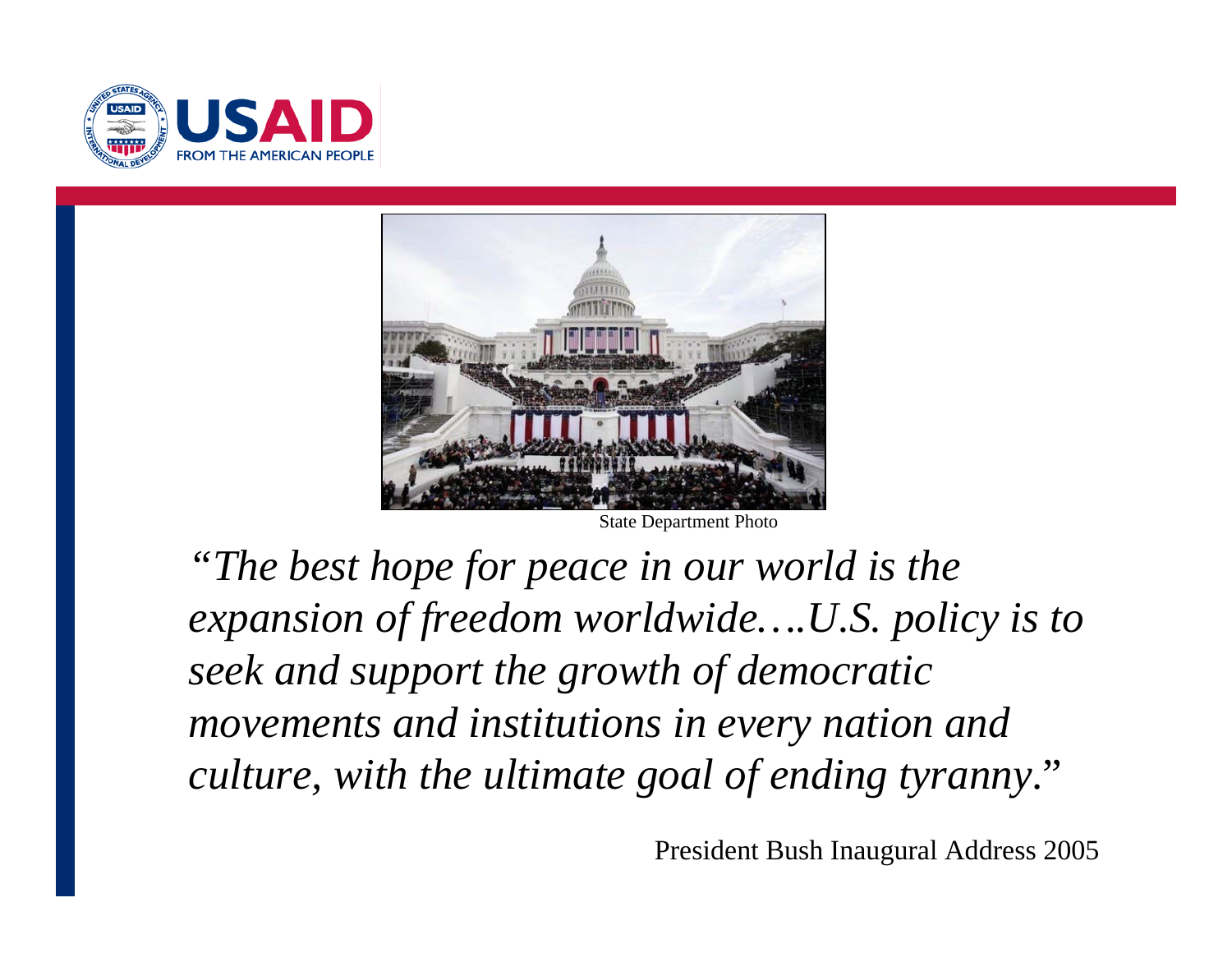

## **USAID: Leader in Democracy**

- • Largest Democracy Promotion Donor
- $\bullet$ 20 Years Experience
- $\bullet$ Over 400 Democracy Officers
- $\bullet$ Over 80 Countries Served



Elections in Burkina Faso Winter 2004- Photo Dana Beegun USAID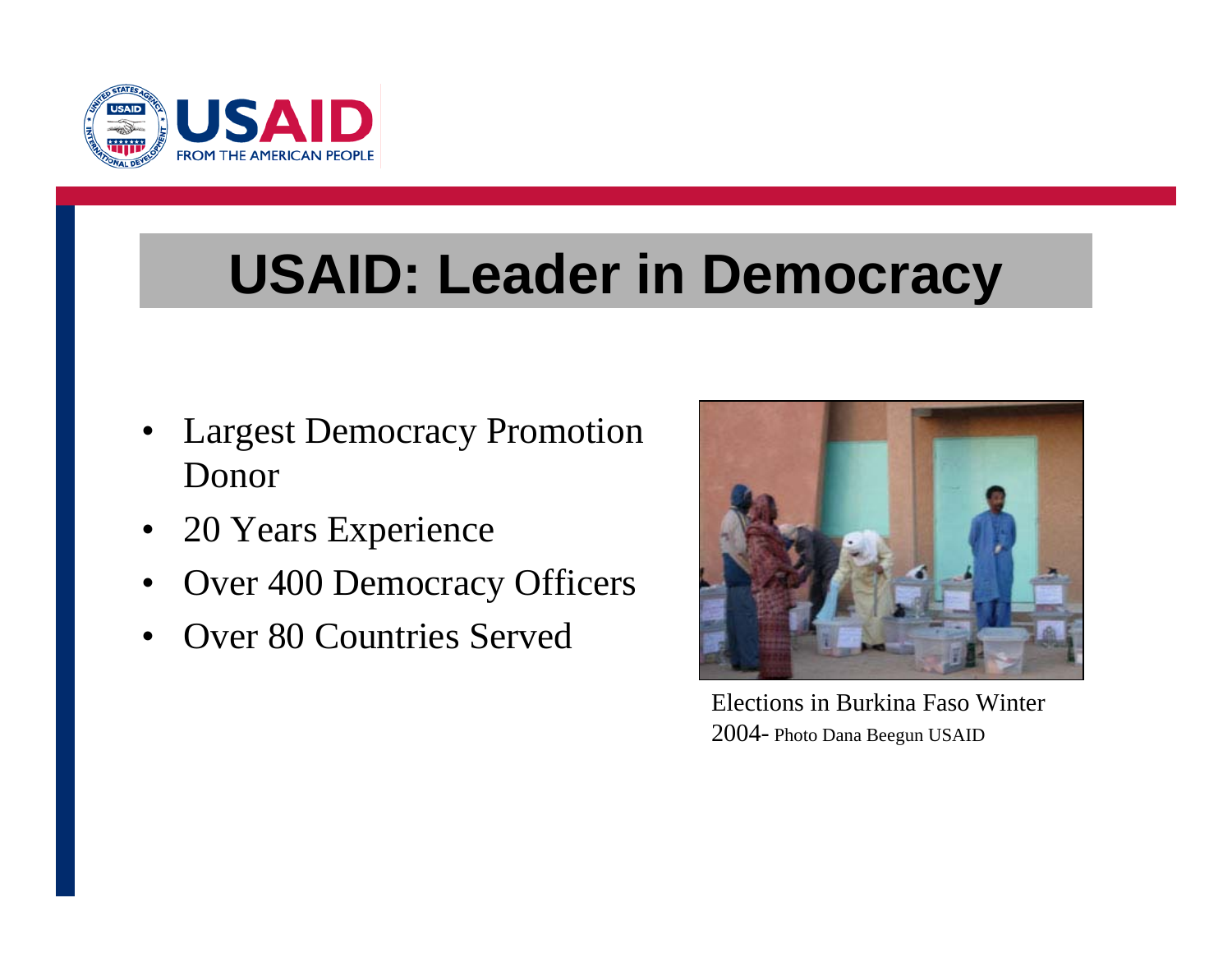

# **Why does USAID support Democracy?**

- Principle: Freedom is the inalienable right of all people.
- <u>Development Experience:</u> Accountable and effective governance is essential for development.
- National Security: Democracy addresses a root cause of political extremism and international terrorism.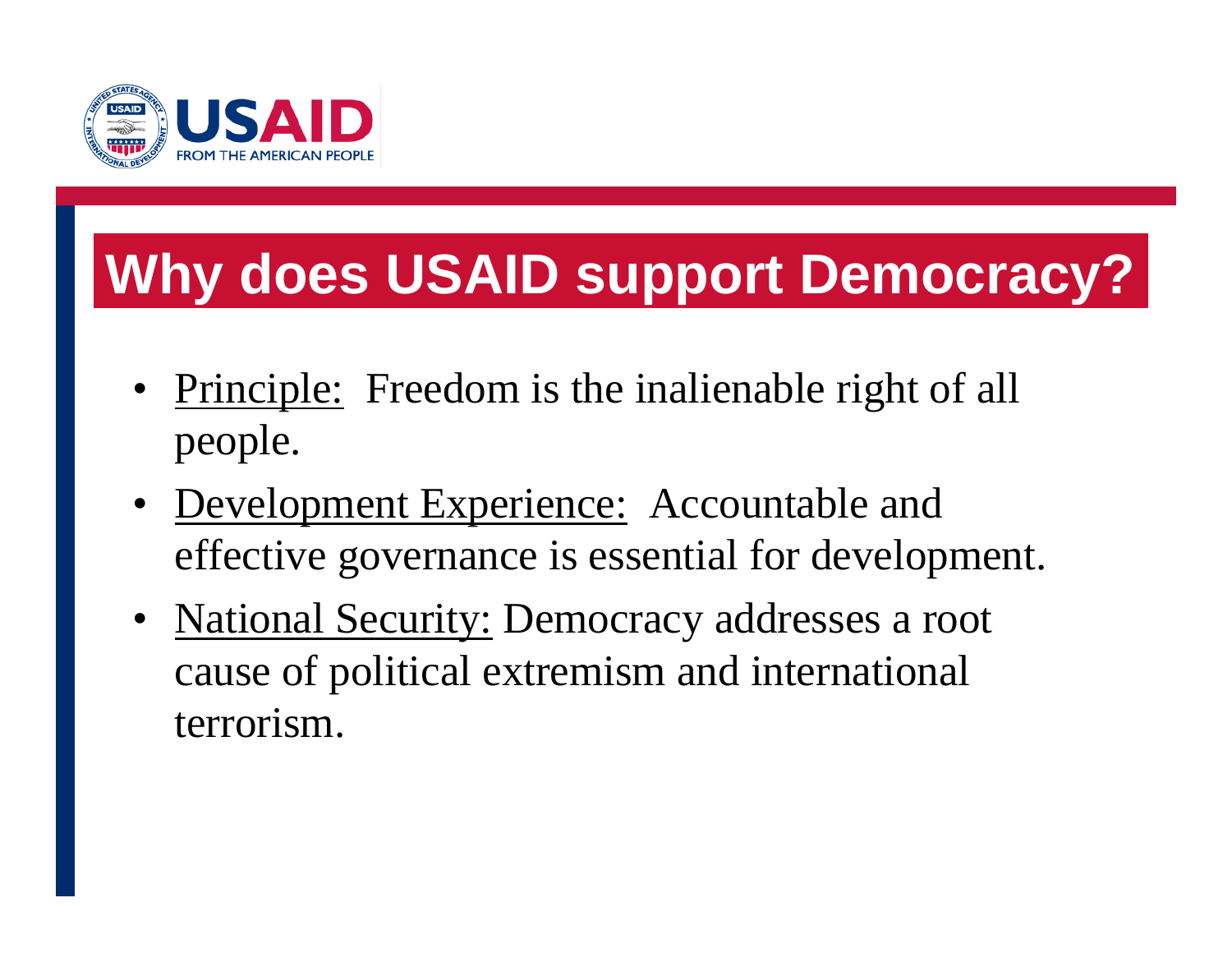

# **USAID's Democracy Goal and Objectives**

*"The transition to, and consolidation of, democracy and good governance throughout the world."*

- 1. Expand political freedom and competition.
- 2. Promote justice and human rights through the rule of law.
- 3. Strengthen democratic and accountable governance.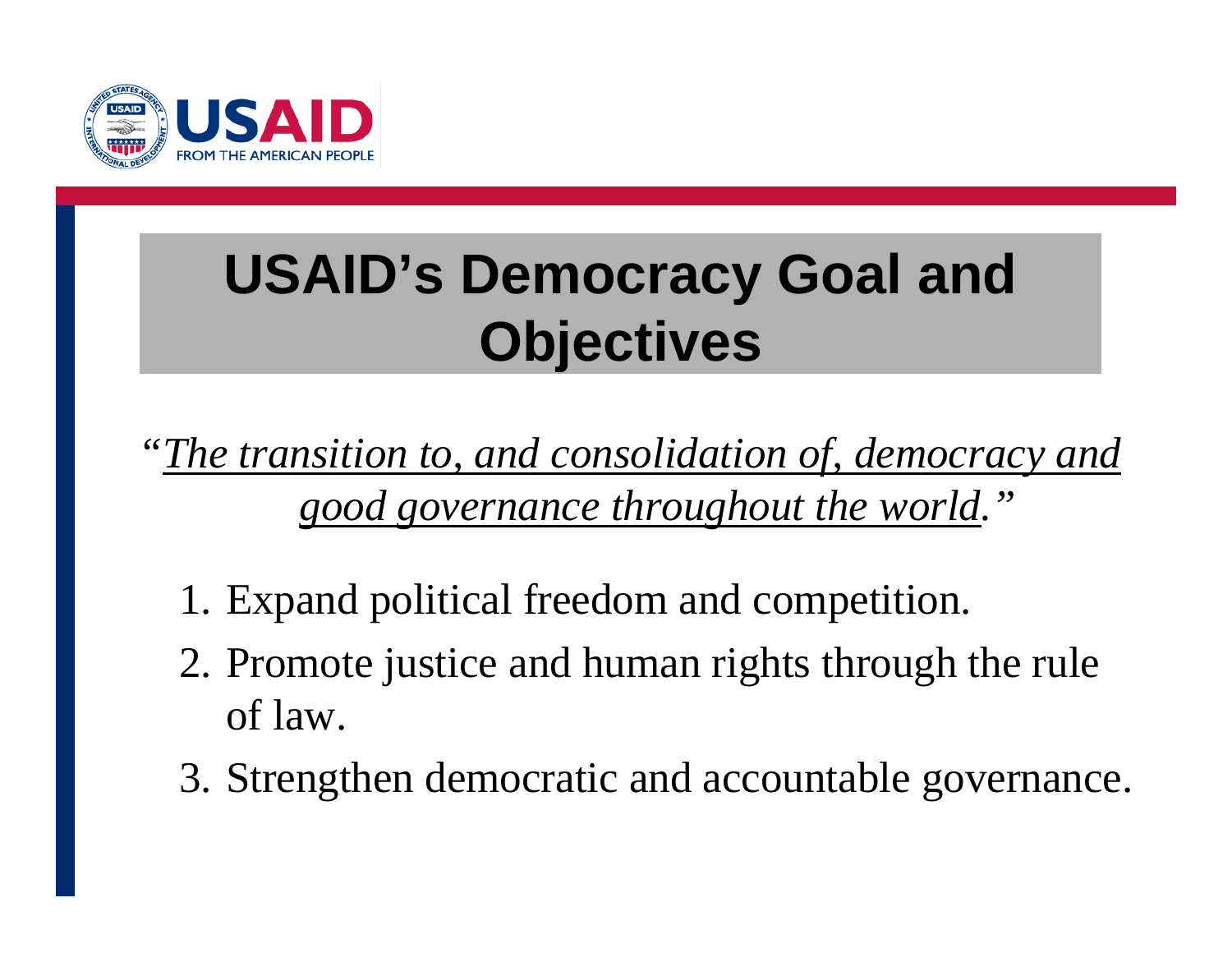

## **USAID Democracy and Governance Budget**

**USAID Managed DG Budget**

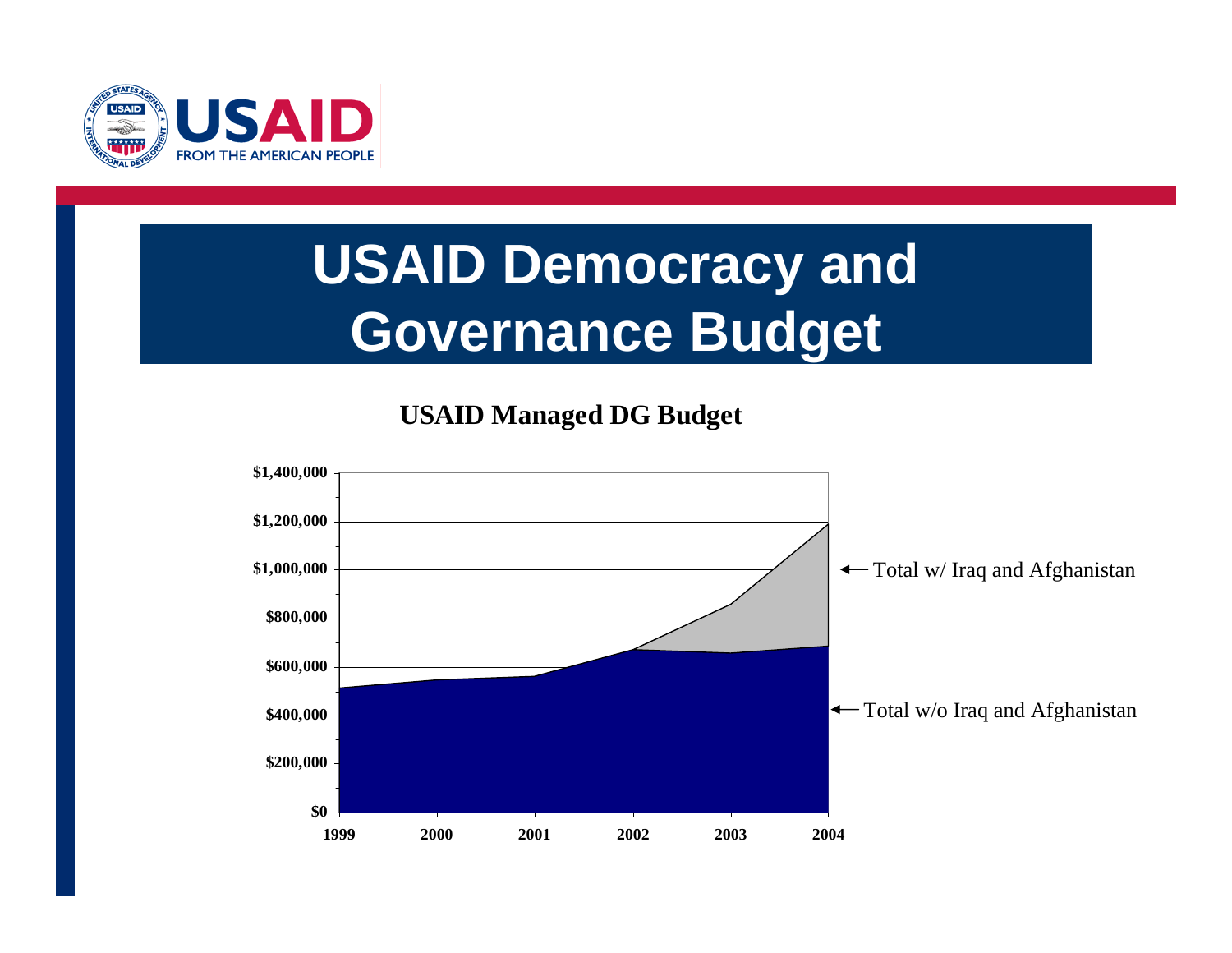

## **USAID Democracy and Governance Budget**

### Budget Breakdown by DG Objective

- 47% Expand Political Freedom and Competition
- 40% Strengthen Democratic and Accountable Governance
- 13% Promote Justice and Human Rights through the Rule of Law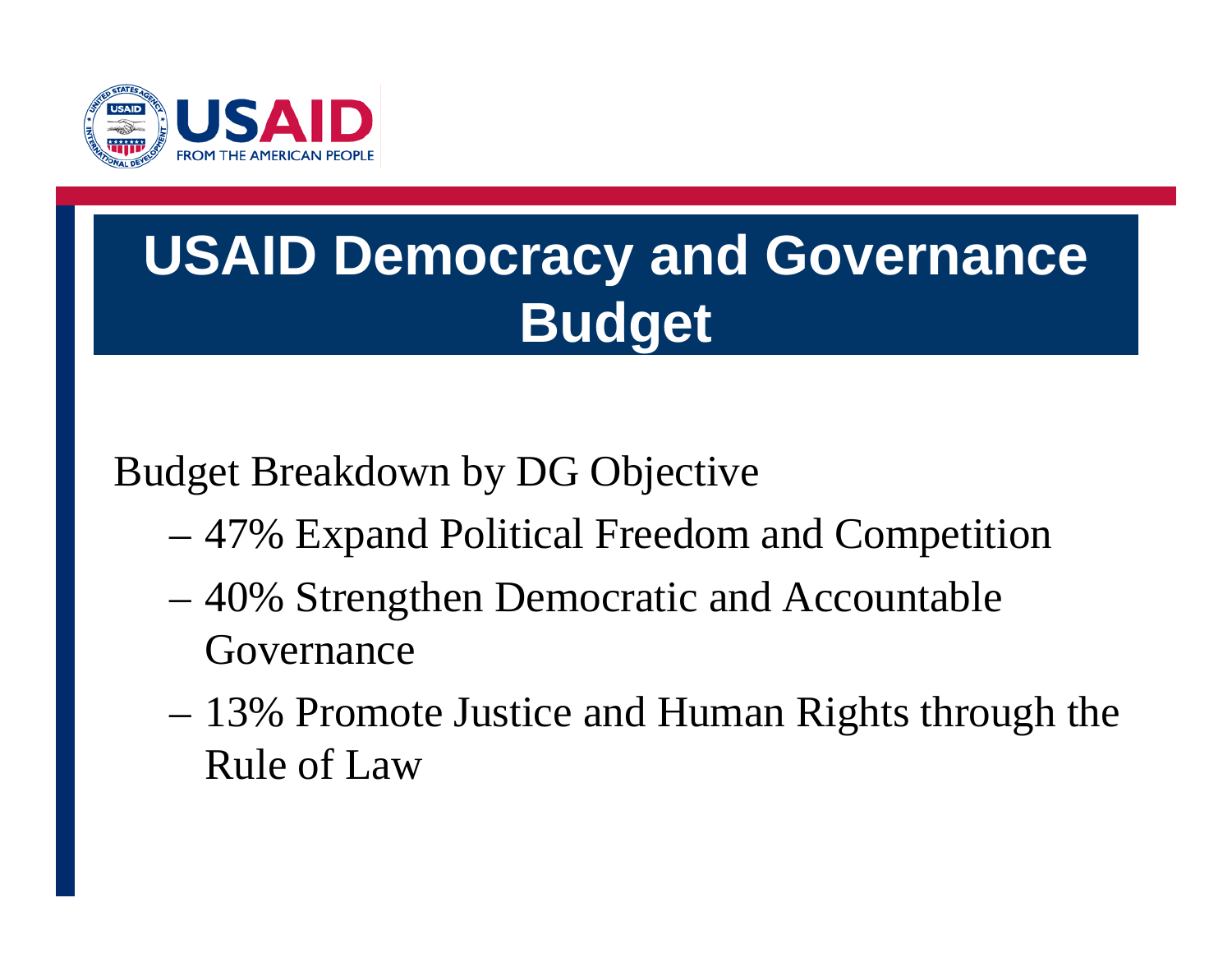

## **Country Based Challenges Require Country Based Strategies**

- Political change happens at the country level.
- Democratization is constrained by internal resistance to reform.
- Good governance is constrained by inadequate capacity.



Rural voting station Mongolia June 2004 Photo Michael Miklaucic USAID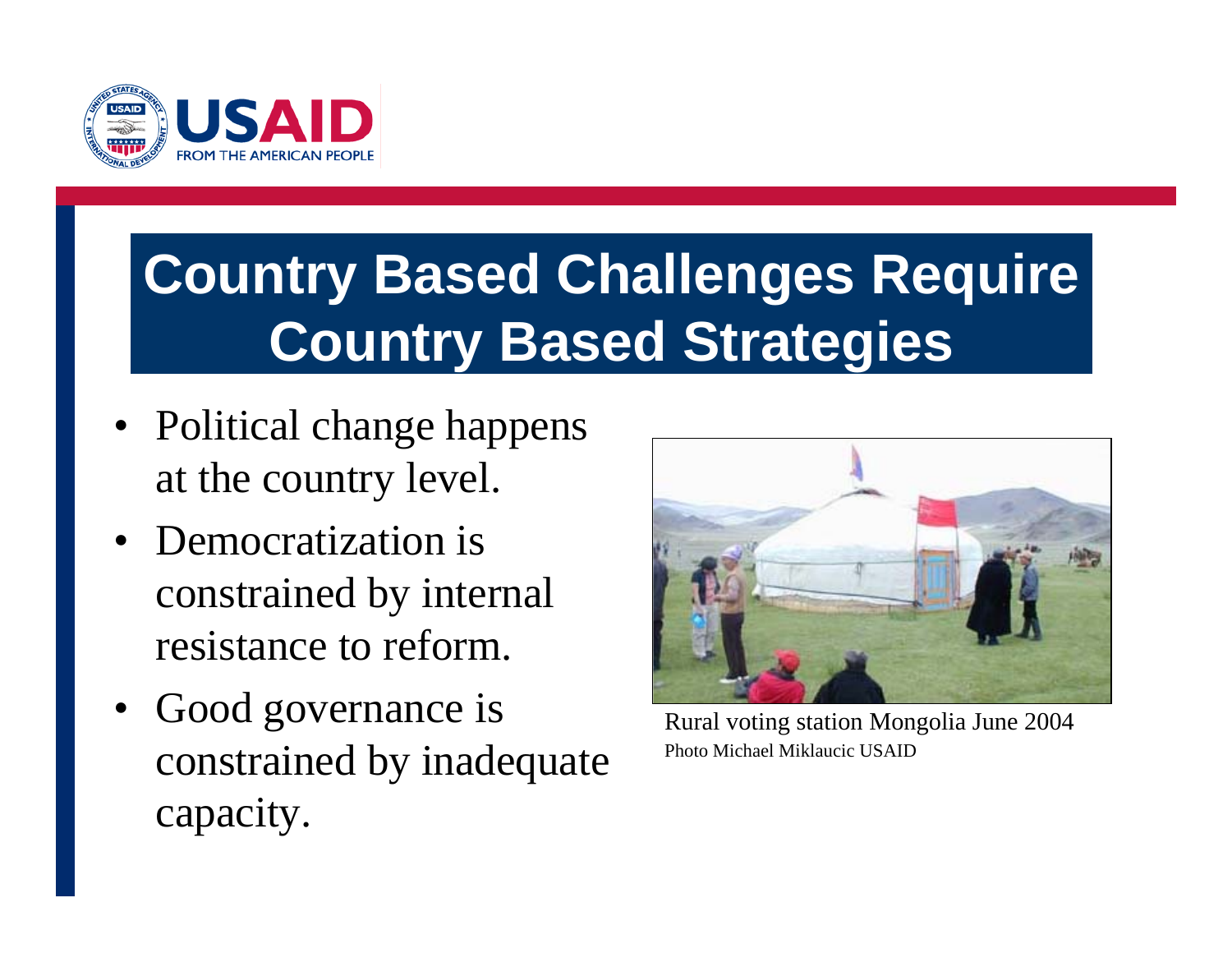

### **DG Strategic Assessment**



- 1. Consensus
- 2. Competition
- 3. Rule of Law
- 4. Inclusion
- 5. Good Governance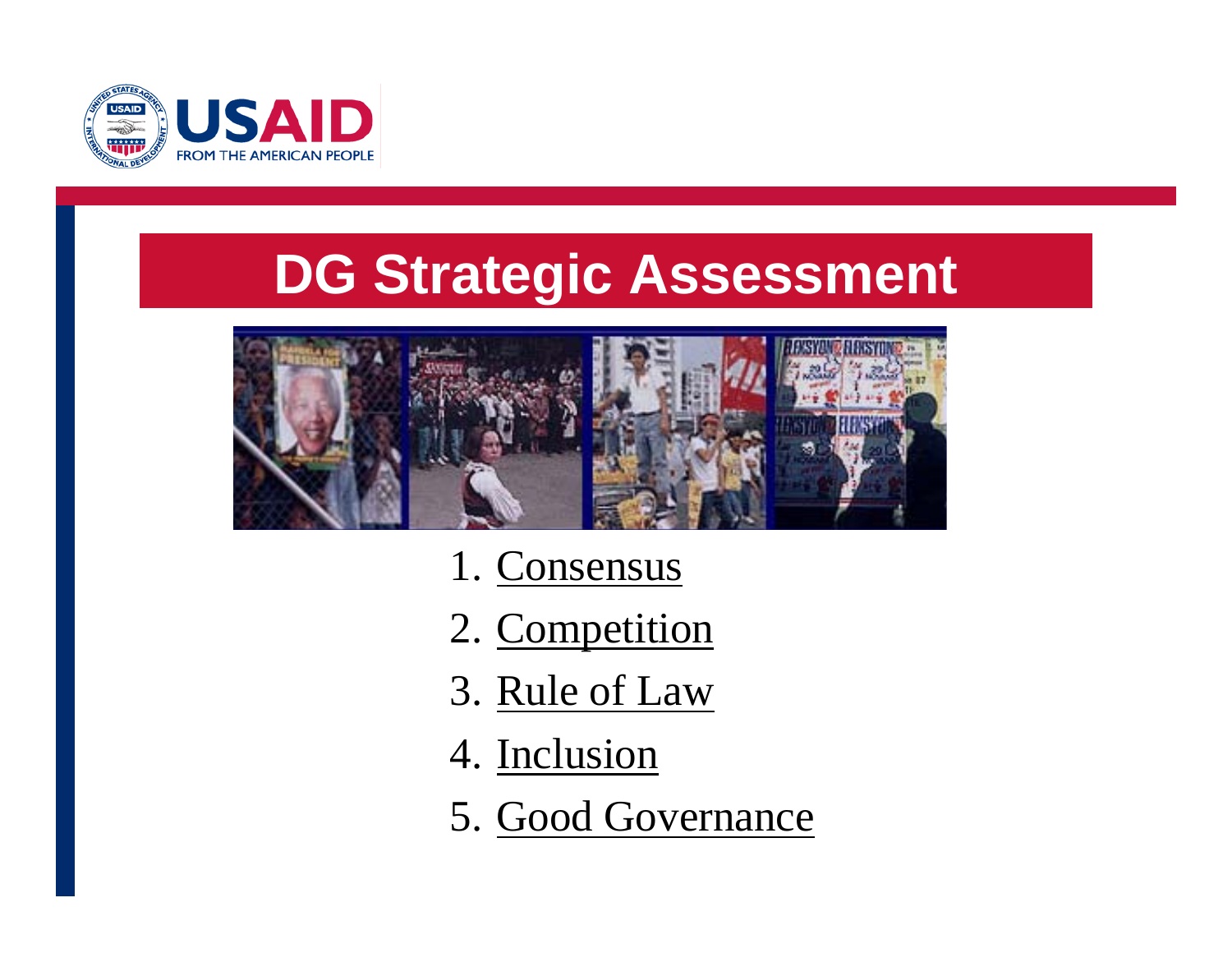

### **Consensus**

#### Agreement on National Identity and the Constitutional Structure of the State

- • Constitutions and constitutional processes
- National dialogue
- Post-crisis elections
- Civic education



Women delegates at a Loya Jirga listen to King Zahir Shah.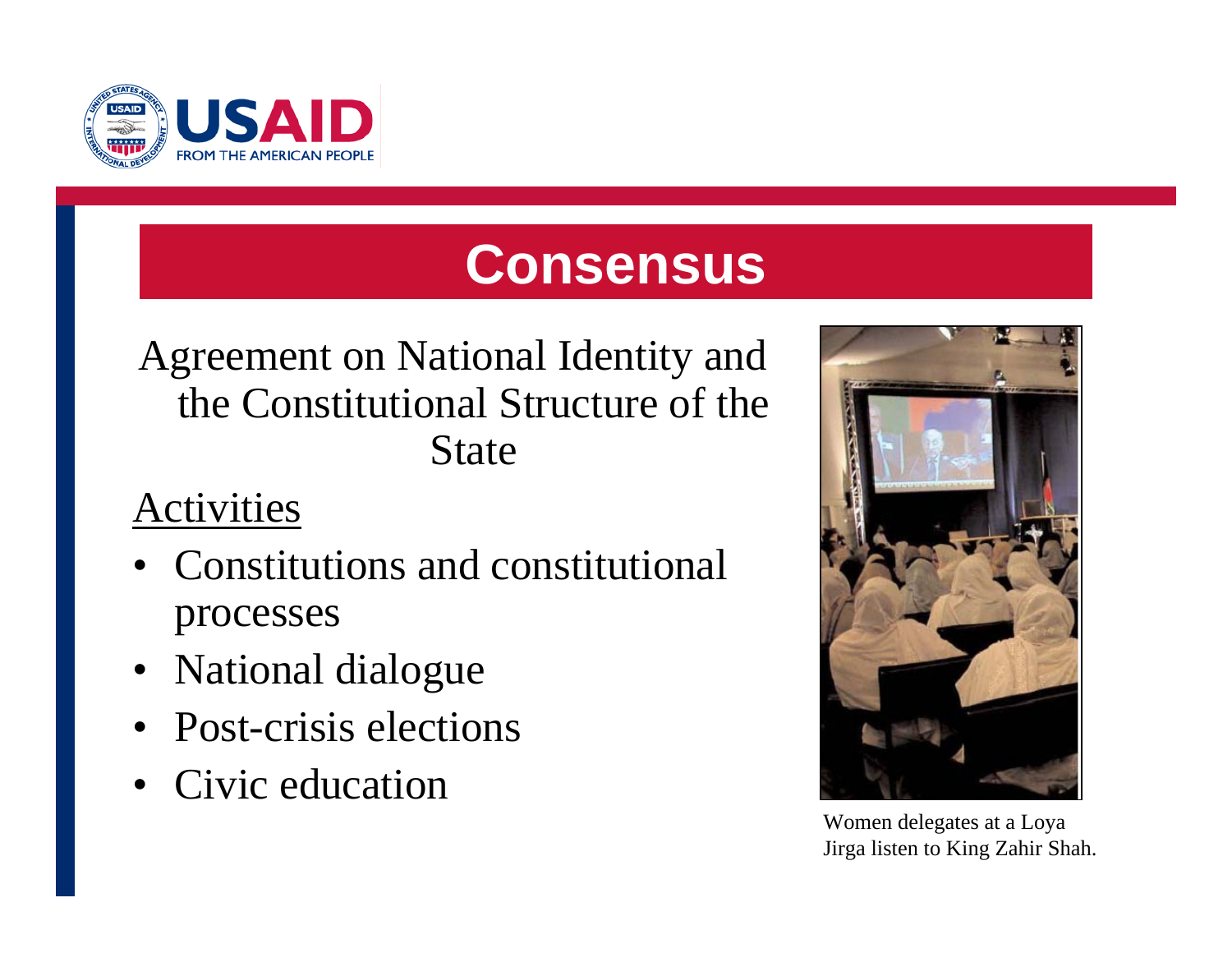

# **Competition**

#### State and Society Encourage Peaceful Competition

- •Multi-Party elections
- •Non-partisan electoral administration
- •Democratic political parties
- •Freedom of the press
- • Separation of powers and checks and balances
- •Decentralization
- •Legislative oversight
- •Civil society

|                                                                             |        | <b>STATISTICS</b> | <b>BULGARY AND THE CONTRACT AND ARREST AT A 1971 TO</b><br>Management of the All Institute of the Art and Art and |                | مصحبها كملو المسكلة كالمحترك في أهر في - المسجوم بالتي تدريجهم بالشادوالي 1.<br>التعلقة كتعما الرطبة أألقانه المخادر والمعتان تخلجان |                                                                    |            |    |                                                           |   |
|-----------------------------------------------------------------------------|--------|-------------------|-------------------------------------------------------------------------------------------------------------------|----------------|--------------------------------------------------------------------------------------------------------------------------------------|--------------------------------------------------------------------|------------|----|-----------------------------------------------------------|---|
|                                                                             |        | ______            |                                                                                                                   |                |                                                                                                                                      |                                                                    |            |    |                                                           |   |
| <b>STATISTICS</b><br>----                                                   |        |                   | <b>CARLIN S. JEWEL</b><br><b>Constitution of the American</b>                                                     | m              |                                                                                                                                      | and the party country.                                             | <b>Sat</b> |    | -----                                                     |   |
| and all the state of the state                                              |        |                   | were planted as a power<br><b>Common</b>                                                                          | $\sim$         |                                                                                                                                      | distant state and                                                  |            |    | and the Frank of the                                      | ٠ |
| <b><i>CARD IN CASE OF</i></b><br>the company of                             |        |                   | and President                                                                                                     | m              |                                                                                                                                      | <b>But the property of the case</b><br><b>DIRECTOR/TWO</b>         | -          |    | and and the following company                             |   |
| all of the seconds                                                          | ۰      |                   | <b>CARD COMMAND</b>                                                                                               |                |                                                                                                                                      | that are in the law of the same                                    |            |    | and the set of a country                                  |   |
| <b>CONTRACTOR</b>                                                           | -      |                   | and and control of the                                                                                            | -              |                                                                                                                                      | and the control of the con-<br><b>Bank and come</b>                |            |    | ---<br><b><i><u><i>ARADO MENSIONALES</i></u></i></b>      |   |
| <b>BALLAST</b>                                                              | ۰      | <b>TEI</b>        | ___<br>21212110                                                                                                   |                |                                                                                                                                      | <b>Barriet College</b><br><b>Contract And State Local</b>          | m          |    | <b><i><u>State of Contractors</u></i></b>                 |   |
| ----<br>and of the local car                                                | ×<br>m |                   | <b>Contract Contract</b><br><b>Street of America</b>                                                              |                |                                                                                                                                      |                                                                    |            |    | <b>STATISTICS</b>                                         |   |
| the party street process and<br><b><i><i><u>A PAPERTING AND</u></i></i></b> |        | -<br>m            | <b>Carl Common</b><br><b>Security</b>                                                                             |                |                                                                                                                                      | <b>SAFERFIELD</b>                                                  |            |    | an will a black<br><b>SALES AND AND</b>                   |   |
| --<br>--                                                                    | ×<br>- | w<br>×            | --                                                                                                                |                |                                                                                                                                      | <b>WHERE READY</b>                                                 | m          |    | <b>Burning Contractor</b>                                 |   |
| ---                                                                         | ٠<br>  |                   | all the product service<br>AT OF THE                                                                              |                |                                                                                                                                      | <b>CARLINE</b><br><b>CARD MARKET</b>                               |            |    | <b>LATIN ROW</b><br>-----                                 |   |
| <b>STATISTICS</b>                                                           |        |                   | <b><i>Profit Bally Links</i></b>                                                                                  |                | ۰                                                                                                                                    | <b>Broth sale Authorities and</b>                                  |            |    | at has a set at                                           |   |
|                                                                             | ۰      | $\sim$            | the form and com-<br><b>CONTRACTOR</b>                                                                            |                | ۰<br>-                                                                                                                               | households their completely at colors. Should<br><b>CONTRACTOR</b> |            |    | -                                                         |   |
| <b>HARLING COLLEGE</b>                                                      | ×<br>÷ |                   | <b>START Law AT THE</b><br><b>STATISTICS</b>                                                                      |                | -<br><b>Cold</b>                                                                                                                     | <b>And Contact Contact Contact</b>                                 | ٠          |    | ----                                                      |   |
| printed in all off-services                                                 | -      |                   | <b>Reserved and complete</b><br><b>CONTRACTOR</b>                                                                 | <b>Service</b> | <br>٠                                                                                                                                | <b>STATE GALLANT</b>                                               |            |    | <b>Service</b><br><b>THE VIOLET</b>                       |   |
| <b>Branchise Co.</b><br><b>STATISTICS</b>                                   |        |                   | And in the factory<br><b>Contractor Administration</b>                                                            | <b>Service</b> | ,,,<br>                                                                                                                              | <b>Charles Concert Company</b><br>political provincia-cost lines   |            |    | and construction                                          |   |
| .<br><b>Contractor</b>                                                      |        | в                 | <b>Minimum Adam</b>                                                                                               | Tur.<br>$-$    |                                                                                                                                      | <b>CONTRACTOR</b><br><b>Send Marshall</b>                          | -          |    | <b>STATISTICS</b><br>Although Art College                 |   |
| stated of the color<br>.,<br>---                                            |        |                   | --<br><b>Contract Contract Contract</b>                                                                           | ــ<br>m        | <b>Sunt</b>                                                                                                                          | <b>STATISTICS</b>                                                  |            |    | <b>STANDARD A</b><br><b>Barry Conference Concerts and</b> | - |
| <b>Ballywood</b><br><b>Contract Contract</b>                                |        |                   | <b>Control Labour Control</b>                                                                                     |                | ×                                                                                                                                    | <b>Bank of County</b>                                              |            |    | and the party of the                                      | - |
| <b><i>CATARINAH</i></b>                                                     |        | ٠                 | <b>STATISTICS</b><br><b>Business</b>                                                                              |                |                                                                                                                                      |                                                                    |            |    | <b>Brand Corporation</b>                                  |   |
| ---<br><b>STATISTICS</b>                                                    | ۰<br>  |                   | <b><i><u>A distribution of the profit for a set</u></i></b>                                                       | ٠<br>$\sim$    |                                                                                                                                      | <b>Service</b> House Group<br><b>STATISTICS</b>                    | ٠          |    | and the property of the local                             |   |
| <b>Ballymouth Car</b>                                                       |        |                   | ___<br><b>Harry Corporation</b>                                                                                   | m<br>          |                                                                                                                                      | <b>MARINE LA LA</b><br>---                                         | . .        |    | <b>All Card Highland</b><br><b>All Products</b>           |   |
| <b>Warezens</b><br><b>COLLAPAGNA</b>                                        |        |                   |                                                                                                                   |                |                                                                                                                                      | <b>CONTRACTOR</b><br>-                                             | . .        |    | print of the con-<br>.                                    |   |
| <b>Salte State</b>                                                          |        |                   | and the distance.                                                                                                 |                |                                                                                                                                      | ---<br><b>Authority</b> Links                                      | -          |    | ALCOHOL: MANAGE<br><b>CONTRACTOR</b>                      |   |
| <b>All Statements on</b>                                                    |        |                   | <b>Service Service</b><br>----                                                                                    |                | ٠                                                                                                                                    | <b>Professional Control</b>                                        | -          |    | and and call<br><b>STATISTICS</b>                         |   |
| --                                                                          |        |                   | dealer and cards                                                                                                  |                |                                                                                                                                      | and and announced from<br>the first party and sufficient           | $\sim$     |    | <b>CONTRACTOR</b><br>---------                            |   |
| <b>Charles Commercial</b><br><b>CONTRACTOR</b>                              |        |                   | <b>Shirt Corp.</b><br><b>Carl Avenue</b>                                                                          |                |                                                                                                                                      | and an automatical<br>and the company's company's                  |            | ×. | Life and Life and                                         |   |
| the factor                                                                  |        |                   | distances and such                                                                                                |                |                                                                                                                                      | perceptions and product and a first                                |            |    | and the place on the country                              | × |
| <b>ALL AVE IN</b>                                                           |        |                   | <b>Professor College Inc.</b><br>----                                                                             |                |                                                                                                                                      |                                                                    |            | w  | <b>CONTRACTOR</b><br><b>RIFICATION</b>                    |   |
|                                                                             |        |                   | Michigan and<br>---                                                                                               |                |                                                                                                                                      | <b>LESS AND THE REAL</b><br>--------                               |            |    | ---<br>all card of private                                |   |
|                                                                             |        |                   | <b>Controlled and Control</b>                                                                                     |                |                                                                                                                                      | pleasant go the admiracy."                                         | -          |    | <b>Bill All And Care</b>                                  |   |

A ballot to be used in the January 30th Iraqi election- State Department photo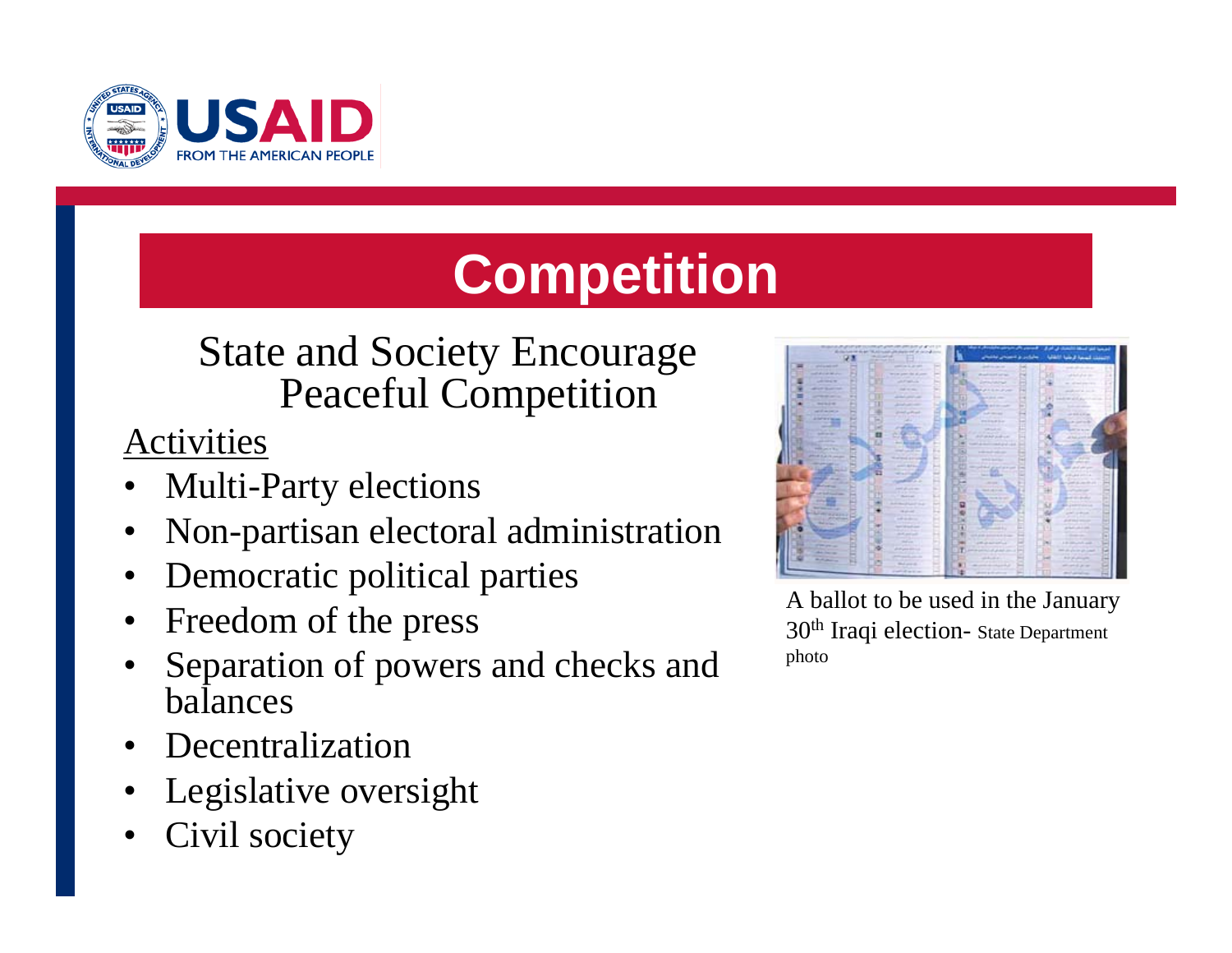

## **Rule of Law**

### Just Laws and Rules are Applied Equitably

- Legal and judicial reform
- $\bullet$ Judicial independence
- •Support for human rights organizations
- $\bullet$ Access to justice
- Administration of justice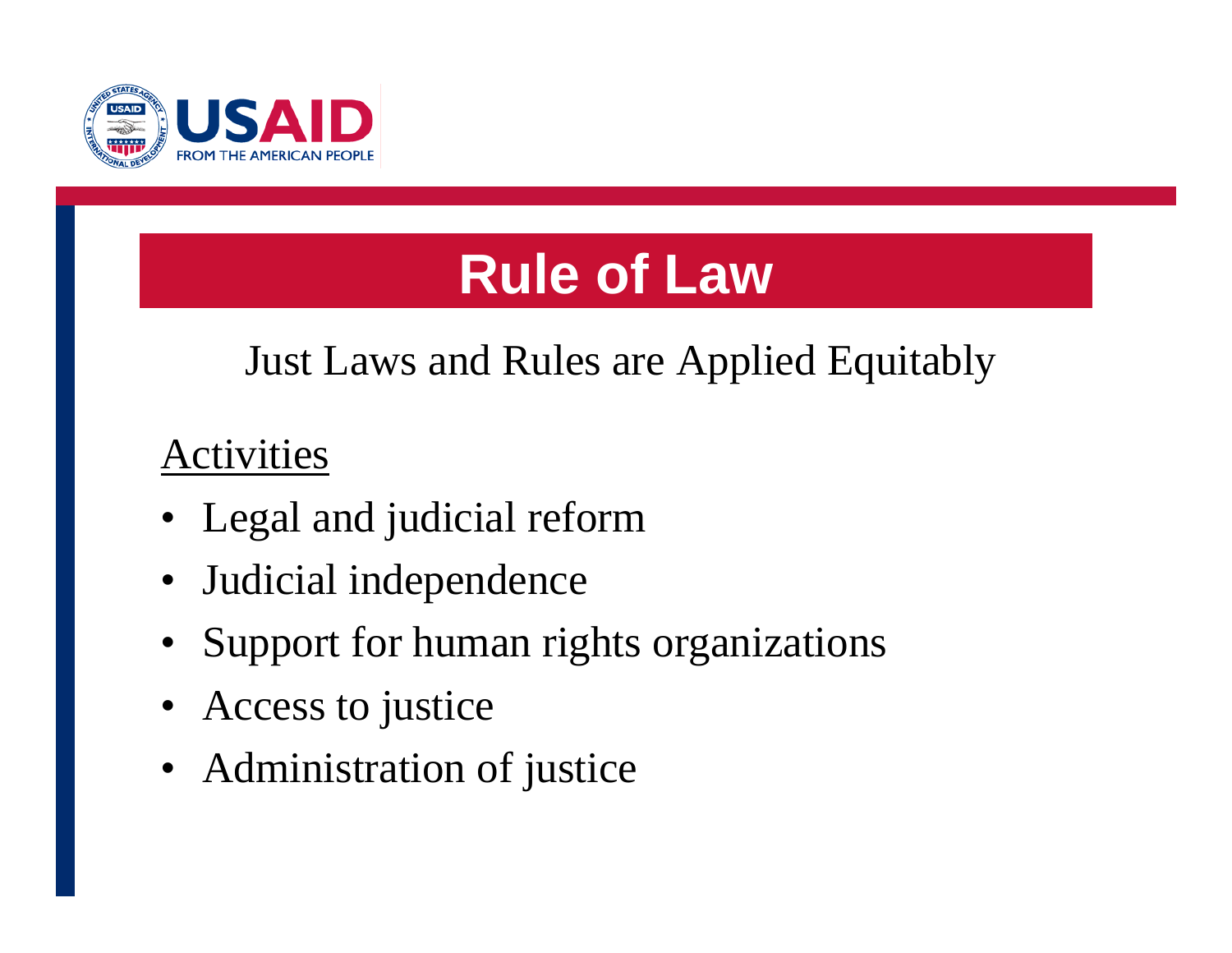

## **Inclusion**

### All Citizens Able to Participate in Political, Social, and Economic Life

- Universal suffrage and political participation
- "Get out the vote" efforts
- Civil society
- Decentralization of political/economic power
- Access to justice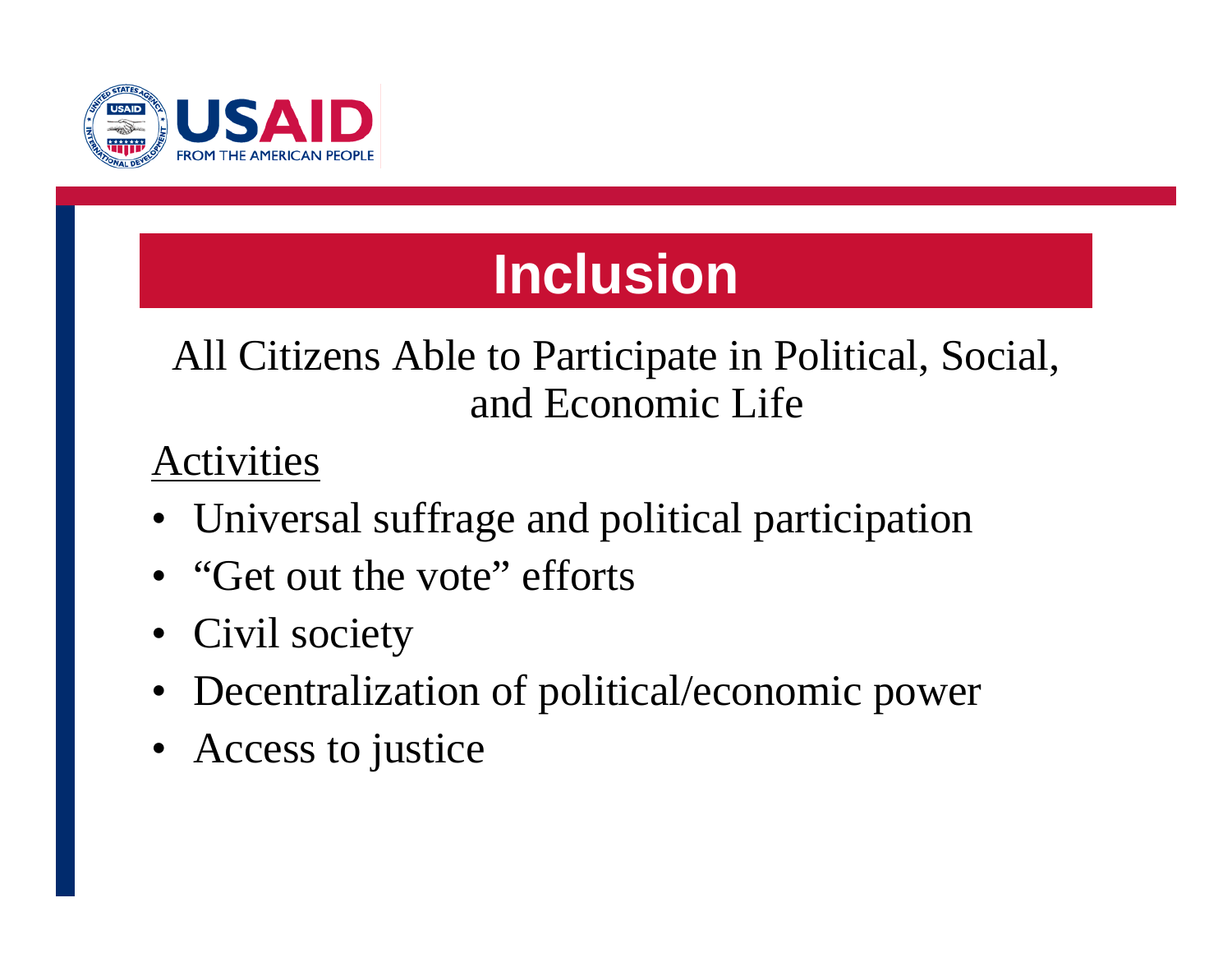

### **Good Governance**

Public Institutions of Society Work as they are Supposed to – Both State and Non-State Institutions

- • Executive branch capacity building
- •Anti-corruption initiatives
- •Legislative strengthening
- •Security sector reform
- •Democratic local government
- •Civil society

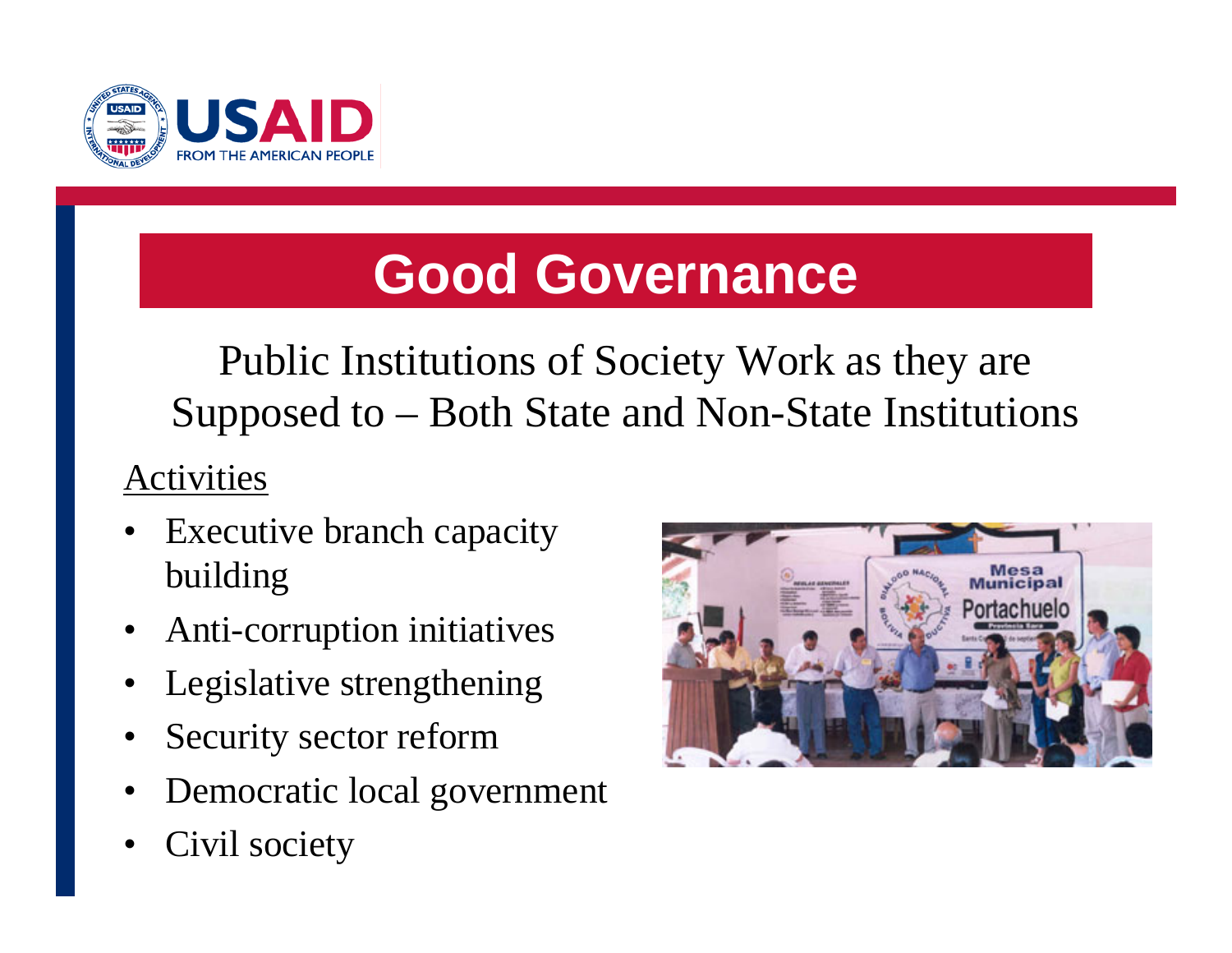

## **Challenges to Democratization**

### Regime Challenges

- Totalitarian regimes
- Authoritarian/ Semiauthoritarian regimes
- Emerging democracies
- Consolidating democracies

### Structural Challenges

- State fragility
- •Backsliding
- Corruption
- Clientelism and Patronage